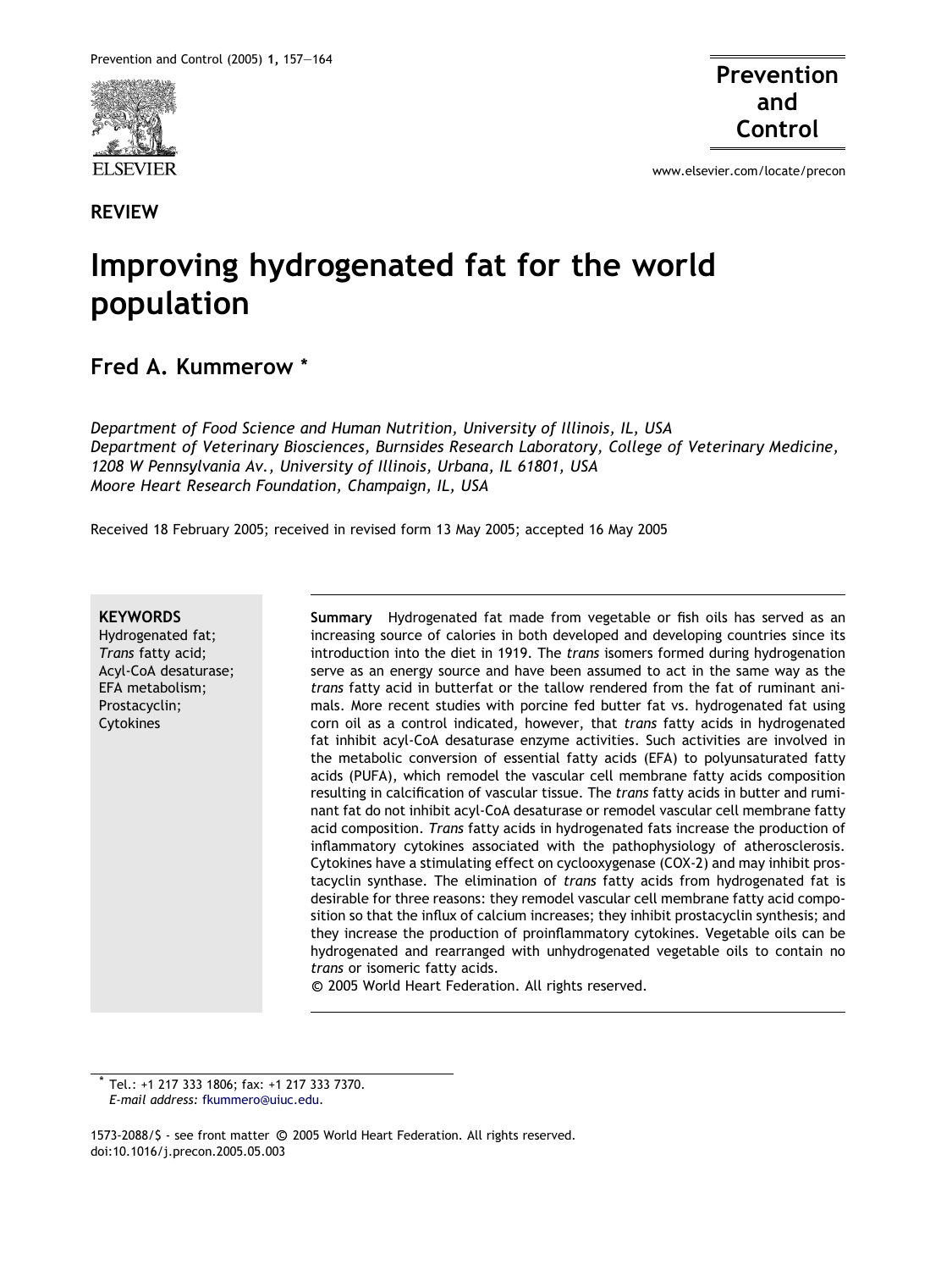#### Contents

| The trans fatty acids formed during commercial hydrogenation differ from those in ruminant fat 159 |  |
|----------------------------------------------------------------------------------------------------|--|
|                                                                                                    |  |
|                                                                                                    |  |
|                                                                                                    |  |
|                                                                                                    |  |
|                                                                                                    |  |
|                                                                                                    |  |

#### The history of trans fatty acids

Trans fatty acids are formed during the partial hydrogenation of vegetable or fish oils. In 1919, a French chemist found that a liquid oil could be converted to a solid fat by adding hydrogen atoms under pressure to the heated oil [\[1\]](#page-5-0). The oils are liquid at room temperature similar to olive oil that has been used for centuries in southern Europe as an important source of fat in the diet. Butter, lard and beef tallow are saturated fats that have been used for centuries as a fat source in the diet in northern Europe. Both oils and fats are triglycerides made from three fatty acids attached to glycerine. If a triglyceride contains more unsaturated fatty acids such as linoleic or linolenic acid than a saturated fatty acid such as stearic or palmitic acid, it is a liquid at room temperature. If it contains more saturated fatty acids, it is a solid at room temperature. The term unsaturated means that the 18 carbon chain of linoleic or linolenic acid does not contain as many hydrogen atoms in the chain as stearic or palmitic acid such as butter fat, lard, or tallow.

Prior to 1952, the fat industry had little control over the hydrogenation of vegetable or fish oils which was carried out in stainless steel tanks in 20,000 lb batches. No reliable instrument to measure the fatty acid composition of hydrogenated fat was available before studies by Martin and Synge [\[2\]](#page-5-0) on partition chromatography. They received the Nobel Prize in Chemistry in 1952 for their discovery. James and Martin [\[3\]](#page-5-0) applied partition gas chromatography to the analysis of margarine, which revealed a shifting of double bonds in linoleic, linolenic, or fish oil fatty acids during hydrogenation. Also, a change in the configuration and the position of the double bonds results in the formation of geometrical isomers named ''trans'' fatty acids. The change in position of the unsaturation on the chain of carbon atoms during hydrogenation produces a new series of unsaturated fatty acids that add to the semi plastic condition to copy the characteristics of butter fat.

The process by which hydrogenated fat became available in 1919 provided less than 12 g/capita/ day in the United States (US) [\[4\]](#page-5-0) compared to 62.7 g/capita/day by 1990. A similar increase in consumption occurred in other developed countries with somewhat more modest increases in developing countries. Daily intake of trans fatty acids in hydrogenated fat in the US was estimated by the Food and Drug Administration (FDA) to be 6.862 g/capita/day in men and 4.776 g/capita/ day for women [\[5\]](#page-5-0) in 2003. Ratnayake and Chen [\[6\]](#page-5-0) estimated the trans fatty acid intake in the general Canadian population to range from 0.5 to 26.1 with a mean of 8.4 g/capita/day in 1995. In northern Europe intake is estimated at 4.5–17 g/capita/ day, in southern Europe at 1.34– 4.9 and in Israel 6.5 [\[7\].](#page-5-0) The consumption of less trans fatty acids in southern Europe, such as in Greece, Italy, Portugal and Spain, is likely due to the availability of olive oil in these countries. The climate, rainfall and soil in northern Europe have provided conditions that favor the production of butter by the dairy industry.

In India, 2.7–4.8 g/capita/day of trans fatty acids are consumed with higher intake in the urban than rural areas [\[8,9\].](#page-5-0) As New Zealand and Australia have a large dairy industry, only 2.7–4.8 g/capita/day of trans fatty acids from hydrogenated oils are consumed in these countries [\[11\].](#page-5-0) The least amount of trans fatty acids is consumed in Hong Kong, Japan, Korea, and China at 1.5–3 g/capita/ day [\[10\]](#page-5-0). A large hydrogenation plant is located in a suburb of Tokyo that uses both fish and vegetable oils. The hydrogenation plant in Beijing hydrogenates soybean oil almost exclusively for the production of margarine. In Argentina, Chile, Peru, Ecuador and Brazil from 3 to 19 g/capita/day of trans fat are consumed [\[11\]](#page-5-0). In Chile, Peru and Ecuador, up to 53% of the fat consumed includes hydrogenated fish oil.

An interesting comparison can be made with the US and Cuba since the latter does not have hydrogenated fat to purchase because of the US embargo, nor does it have any hydrogenation plants. In 1976,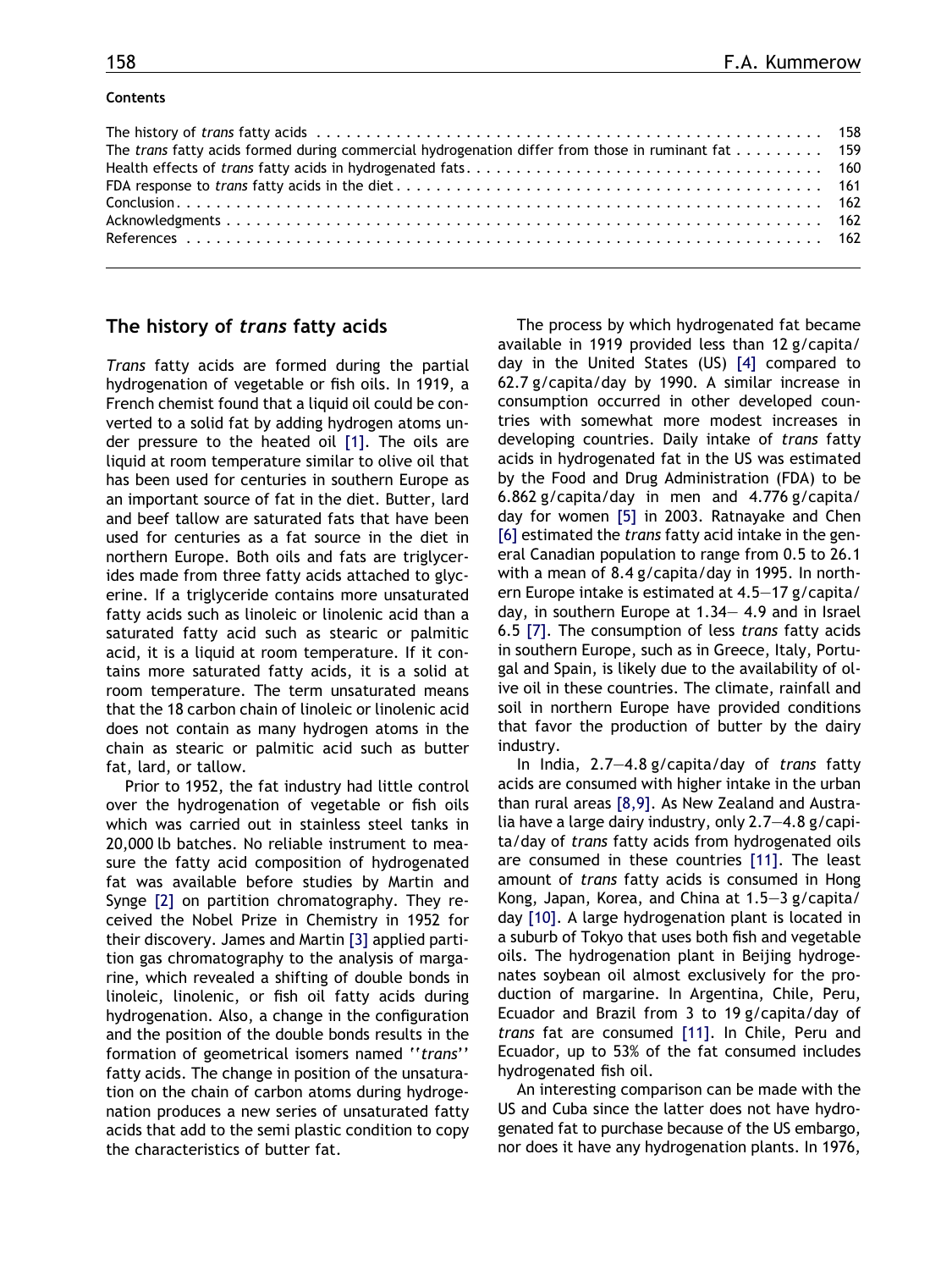the mortality rate from heart disease, for those over 65 years of age, was higher in the US than in Cuba, or 2183/100,000 and 976/100,000, respectively [\[12\]](#page-5-0). The mortality rate from heart disease for those over 65 years of age decreased to 1712 per 100,000 in the US in 2000, possibly due to a decrease of the trans fatty acid concentration in hydrogenated fat in the US; it has remained essentially the same in Cuba since 1976.

MacKay and Mensah [\[13\]](#page-5-0) reported a 39–42% decrease in the death rate from coronary heart disease in northern European countries and a 21–61% increase in the former Soviet Union block countries between 1988 and 1992. The increase in death rate in the former Soviet Union could result from a number of factors such as stress, cigarette smoking, poor diet and excessive alcohol consumption. The higher death rate may also be influenced by the high concentration of trans fatty acids in the hydrogenated fat available in the former Soviet Union countries such as Poland. An analysis of Polish margarine indicated that stick margarine contained 41% and baker margarine 55% trans fatty acids [\[14\]](#page-5-0), a higher concentration than in any other northern European country.

Oomen et al. [\[15\]](#page-5-0) found in a study in the Netherlands that the average trans fatty acid intake decreased from 4–3% to 1–9% of energy between 1985 and 1995. After adjustment for age, body mass index, smoking and dietary covariates, the trans fatty acid intake at baseline was positively associated with the 10-year risk of coronary heart disease. Oomen et al. concluded that a high intake of trans fatty acids (all types of isomers) contribute to the risk of coronary heart disease. A substantial decrease in trans fatty acid intake, due to industrial lowering of trans content in Dutch edible fats could, therefore, have had a large public-health impact.

In 1968, Dr. Campbell Moses, medical director of the American Heart Association (AHA), appointed a five-member subcommittee on fats from the AHA nutrition committee to revise the 1961 version of Diet and Heart Disease [\[16\].](#page-5-0) As a member of this subcommittee, I urged Dr. Moses to ask the Institute of Shortening and Edible Oils Inc to urge its members to decrease the amount of *trans* fatty acids and increase the amount of essential fatty acids (EFA) in their shortenings and margarines. At the time, it was known that an increase in the EFA content of a dietary fat would lower plasma cholesterol levels, and there was strong evidence that trans fatty acids increase plasma cholesterol levels [\[4\].](#page-5-0) Industry agreed to lower the trans fatty acids and increase the level of EFA in shortenings and margarine. The average trans fatty acid content of shortenings was decreased from 30% to 20% and margarine from 40% to 27%, and the linoleic acid content of shortening was increased from 8% to 24% and margarine from 11% to 25% after 1968. Dr. Levy, director of the National Heart, Lung, and Blood Institute at the time, believed 1968 to be a watershed as the incidence of coronary heart disease (CHD) has steadily decreased in the US since that year [\[17\]](#page-5-0).

## The trans fatty acids formed during commercial hydrogenation differ from those in ruminant fat

Commercially, hydrogenated fat contains a mixture of isomers not present in beef tallow or butter fat. They are trans 18:1 isomers ranging from trans  $\Delta^3$  to  $\Delta^{16}$  18:1 [\[18\].](#page-6-0) Feeding hydrogenated fat which contained a mixture of *trans* 18:1 isomers to animals decreased the conversion rate of linoleic acid to arachidonic acid due to their inhibitory effect on  $\Delta^6$  and  $\Delta^5$  desaturases compared to ruminant and butterfat which contain only trans  $\Delta^{11}$ 18:1 acid. The position of the double bond in the trans 18:1 acid is important in determining the degree of inhibition. An in vitro study [\[19\]](#page-6-0) showed that trans  $\Delta^3$ ,  $\Delta^4$ ,  $\Delta^7$ , and  $\Delta^{15}$  18:1 isomers are strong inhibitors for  $\Delta^6$  desaturase while trans  $\Delta^3$ ,  $\Delta^9$ ,  $\bar{\Delta^{13}}$ ,  $\Delta^{15}$  18:1 isomers are strong inhibitors for  $\Delta^{5}$  desaturase. The *trans*  $\Delta^{11}$  or stearic acid in ruminant or butter fat has no inhibitory effect on  $\Delta^5$  or  $\Delta^6$  desaturase. Consequently, the presence of mixed trans 18:1 isomers could have more collective inhibitory effect on  $\Delta^6$  and  $\Delta^5$  desaturases than *trans*  $\Lambda^{11}$  18:1 isomer alone and could explain why *trans* acids in hydrogenated fat can inhibit EFA metabolism while that in ruminant or butterfat does not.

A diet containing 18.0% trans fatty acid and 32.8% linoleic acid fed to rats had no inhibitory effect on prostaglandin synthesis while rats fed a diet containing 33.0% trans fatty acid and 0.3% linoleic acid released significantly less prostacyclin  $(PGI<sub>2</sub>)$ and thromboxane  $(TXB<sub>2</sub>)$  by aorta and platelets as a result of a reduced level of arachidonic acid in their membrane phospholipid [\[20\].](#page-6-0) Prostaglandin synthesis in the aorta and platelets was, therefore, influenced by the amount of trans fatty acid and linoleic acid in the diet.

Trans free margarines are now available, but they may contain positional isomers which can be converted to polyunsaturated fatty acid (PUFA) that may not have EFA activity. Holman et al. [\[21\]](#page-6-0) found feeding an EFA-deficient diet or partially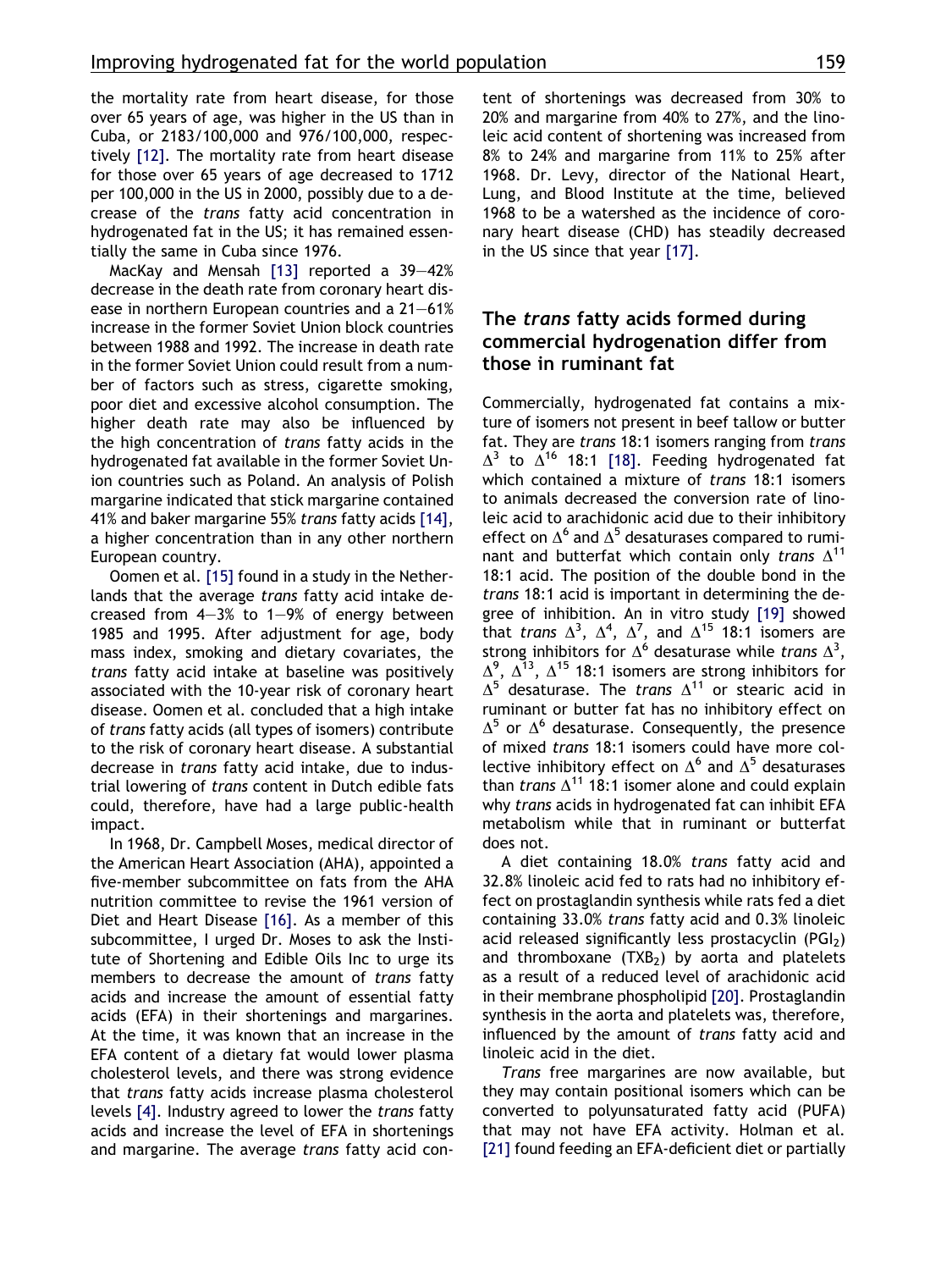hydrogenated soybean oil induced measurable amounts of unusual PUFA. These PUFA may compete in metabolism of normal PUFA and are substrates for formation of prostaglandin of unknown structure and function.

The trans fatty acids in hydrogenated fat affect the integrity of the vascular cell membrane. Inhibition of desaturase activity in the endoplasmic reticulum causes alterations in the physical structure and function of the vascular cell membrane. This observation is supported by the fact that trans fatty acids have an inhibiting effect on  $\Delta^6$  desaturase in vitro [\[19\]](#page-6-0) and that dietary hydrogenated fat inhibits desaturase activities in rat liver microsomes in vivo [\[18\]](#page-6-0). This explains why the *trans* isomers in hydrogenated fat, but not the saturated fatty acids or trans fatty acids in butterfat, act as a competitive inhibitor for  $\Delta^6$  desaturase enzymes [\[20\].](#page-6-0)

Dietary fat is digested within hours and trans fatty acids are available in the plasma for inhibition of prostaglandin synthesis essential to blood fluidity [\[20\].](#page-6-0) Someone eating a bag of potato chips at dinner and a bag of popcorn in the evening may consume 20 g trans fatty acids devoid of EFA activity [\[7\]](#page-5-0). The stage may be set for the inhibition of acyl-CoA desaturase enzyme activity and less prostacyclin in the plasma to keep the blood fluid. In addition, the high salt content of potato chips and popcorn will increase blood pressure [\[22\],](#page-6-0) ''the silent killer'' that contributes to sudden heart attacks.

Trans fatty acids incorporate into human tissue as shown by the analysis of 24 human specimens in 1957 [\[23\].](#page-6-0) The aorta contained up to 8.8%, the heart up to 9.3%, adipose tissue up to 12.2% and the liver up to 14.4% trans fatty acids. The fact that trans fatty acids in hydrogenated fat incorporate into vascular cell membranes and inhibit EFA metabolism was verified in piglets from porcine fed hydrogenated fat [\[24\]](#page-6-0).

Hydrogenated fat had a distinctly different effect on the percentage of  $n-3$  and  $n-6$  PUFA metabolites incorporated into the arterial cell membrane of the piglets from mothers fed hydrogenated fat compared with those from mothers fed butterfat. A change in the percentages of the fatty acids in the aorta 3 days after birth and 48 days after birth in piglets born to porcine fed hydrogenated fat indicated that the trans fatty acids incorporated into their cellular membrane inhibited the metabolic conversions of linoleic and linolenic acid to longer chain  $n-6$  and  $n-3$ PUFA metabolites. The significant decrease in the percentage of  $n-6$  and  $n-3$  PUFA metabolites in aortic phospholipids of piglets born to porcine fed hydrogenated fat indicates an impairment of these metabolic conversions at a time most crucial for these PUFA for vascular cell membrane modeling [\[25\]](#page-6-0), growth [\[26\]](#page-6-0), visual acuity [\[27\]](#page-6-0) and brain development [\[28\].](#page-6-0)

Although the dietary level of 17.5% trans fatty acid was substantially greater for porcine fed hydrogenated fat than what pregnant women would be expected to consume in developed countries  $[29-31]$ , 2.2-18.7% trans fatty acids were found in human milk fat and 1.9–15.6% trans fatty acids were found in plasma triacylglycerol in 62 exclusively breast fed infants at 2 months of age in Canada [\[32\]](#page-6-0). A lactating mother who consumes snacks that contain trans fatty acid (or consumes trans fatty acids in other foods) would have a substantial amount of *trans* fatty acids in her milk supply [\[33\]](#page-6-0) and could pass those to her infant. A local collection of 30 human milk samples contained a mean of 4.72% trans fatty acids [\[34\],](#page-6-0) a concentration which inhibited the conversion of EFA to long chain PUFA in porcine piglets [\[24\]](#page-6-0). To date, the FDA has not considered the daily intake of trans fatty acids relevant to the health of small children since they do not exhibit overt heart disease. This is shortsighted thinking. Stary [\[35,36\]](#page-6-0) found fatty streaks and minute amounts of calcium visible under an electron microscope (type II lesions) in the aorta of 99% of human children examined, although trans fatty acids were not specifically implicated in those observations. The influence of dietary trans fatty acids on the fatty acid composition of the phospholipid fraction from the coronary arteries of human infants is not readily determined. Scott et al. [\[37\]](#page-6-0) found only 2.4% linoleic acid in the coronary arteries of infants <24 h of age. Only 1.2% linoleic acid was found in the artery from human placenta [\[38\].](#page-6-0)

## Health effects of trans fatty acids in hydrogenated fats

In patients that died from primary cardiac arrest, an increase of trans fatty acids in red cell membrane was also accompanied by a decrease of total  $n-3$  fatty acids [\[39\]](#page-6-0). A low blood level of  $n-3$ PUFA fatty acids in the plasma is considered a risk for sudden death [\[40\].](#page-6-0) The decrease of total  $n-3$ PUFA (20:5 $n-3+22$ :6 $n-3$ ) in aortic phospholipid can also decrease the systemic arterial compliance which increases the pulse pressure and total vascular resistance and can increase the risk of adverse cardiovascular events [\[41\]](#page-6-0).

Dietary studies on coronary heart disease during the 1950s and 1960s had typically not considered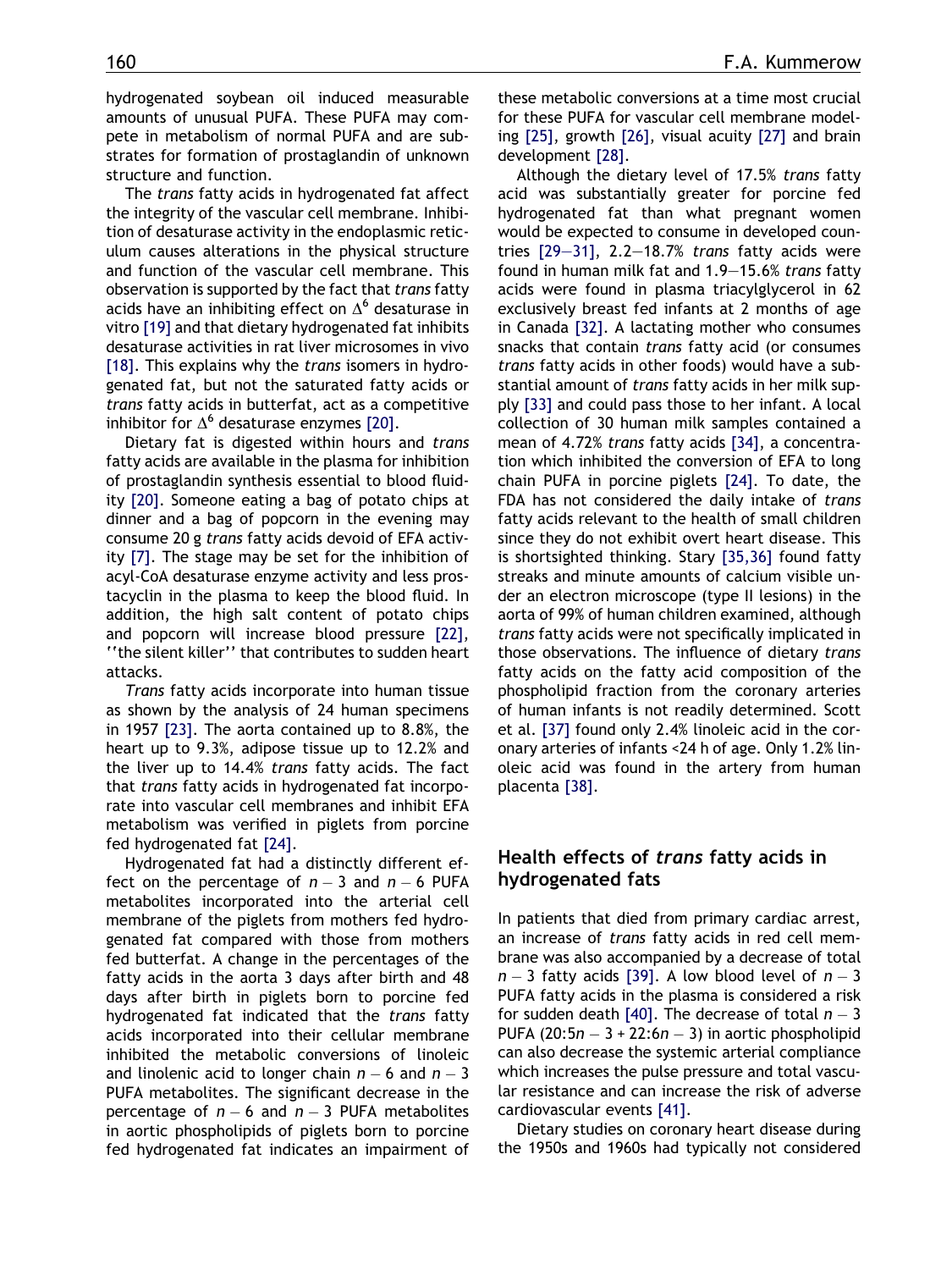the percentage of trans fatty acids or the pathophysiology of heart disease [\[42–48\].](#page-6-0) An exception was Pilegram who discussed in two reviews the biochemical mechanism in atherogenesis [\[49,50\]](#page-6-0). It was shown that the mitochondria in heart smooth muscle cells use fatty acids as a source of energy through oxidative phosphorylation, a process that involves many steps before the mitochondria can use that energy [\[51\].](#page-6-0) The trans fatty acid (elaidic acid) in hydrogenated fat metabolizes more slowly than the oleic acid in unhydrogenated vegetable oil [\[52,53\]](#page-6-0). Whether this is significant to a heart under the stress of a heart attack remains unknown.

One of the most comprehensive studies on the possible role of dietary fat (The National Heart Study) [\[54\]](#page-6-0) in heart disease was carried out in the 1960s. In this study, persons consuming margarine C (with 12% trans fatty acids and 62% linoleic acid) had serum cholesterol levels 20 mg% lower than those consuming margarine D (with 38% trans fatty acids and only 12% linoleic acid). Margarine D had no essential fatty acid activity. (The director of research of the company furnishing these fats, supplied these figures in a personal communication.) These diet studies used gas chromatography as the standard method recommended by the FDA to measure the linoleic acid content of a hydrogenated fat, but the gas chromatography process does not indicate essential fatty acid activity. Unless hydrogenated fat is blended with unhydrogenated fat, there is no assurance that it has essential fatty acid activity. However, the human diet contains both saturated and unsaturated fatty acids. When both were fed, there was no change in plasma cholesterol level [\[55,56\].](#page-6-0) Essential fatty acid activity can be established by feeding the fat to an animal and noting weight gain.

## FDA response to trans fatty acids in the diet

The significance of trans fatty acids in human nutrition was not apparent until 1979 in a symposium of 13 participants with only one member from a medical school. The preface to the symposium [\[57\]](#page-6-0) stated:

As a result of advances in processing technology, particularly catalytic hydrogenation, nutritionists, biochemists, and medical researchers were faced with a new and highly complex problem. New analytical methodology showed that hydrogenated oil contained a large number of both geometrical and positional fatty acid isomers whose nutritional value and biological effects were unknown. Concern was voiced among the scientific community that isomeric fats might not be safe since biological organisms might not be able to properly utilize these ''new'' isomeric fats that were produced during hydrogenation.

On July 23, 2003, the FDA in the US issued a directive that required labeling by January 1, 2006 of foods that contain trans fatty acids [\[58\]](#page-6-0). The FDA based this directive on 160 peer-reviewed articles and not on the symposium published in 1979. The FDA's major concern was the role of trans fatty acids in increasing the plasma cholesterol concentration of low-density lipoprotein (LDL-C) considered an established risk factor for coronary heart disease. A series of clinical studies in the Netherlands at the Department of Human Nutrition in the Agricultural University at Wageningen focused on the negative effect of the trans fatty acids in hydrogenated fat on the level of LDL-C and high density lipoprotein (HDL-C) plasma levels in healthy subjects [\[59–63\].](#page-7-0) They found that the replacement of 10% of energy from saturated fatty acids by trans fatty acids decreased serum HDL-C cholesterol by 21% and impaired flow mediated vasodilation (FMD) as an endpoint in dietary intervention [\[64,65\].](#page-7-0)

That both hydrogenated fat and animal fats contain trans fatty acids [\[66,67\]](#page-7-0) provided a reason for the FDA to recommend a total daily intake of 2.6% of trans fatty acid/day in the diet [\[68\]](#page-7-0). The trans  $\Delta^{11}$  18:1 in beef contributes to the total trans fatty acid intake but it has no influence on cell modeling or prostaglandin synthesis. Beef, an excellent source of protein, needs to remain in the diet. The FDA assumed that approximately 50% of the trans fatty acids in the diet are furnished by beef. Animal fat (*trans*  $\Delta^{11}$ -18:1) does not interfere with EFA metabolism as our study on porcine piglets indicated [\[24\]](#page-6-0).

The hazards of trans and isomeric fatty acids in hydrogenated fat were not fully appreciated until the study of Han et al. [\[69\]](#page-7-0) in 2002. They found that the consumption of a diet that contained 6.7% of the energy from trans fatty acids increased production of inflammatory cytokines that have been associated with the pathophysiology of atherosclerosis. Mozaffarian et al. recently found [\[70\]](#page-7-0) that the *trans* fatty acids in hydrogenated fat are strongly associated with systemic inflammation in patients with heart disease. The most recent study from this group [\[71\]](#page-7-0) suggested that a higher intake of trans fatty acids could adversely affect endothelial function. Fitzgerald and Patrono [\[72\]](#page-7-0) found cytokine to upregulate the cyclooxygenase-2 (COX-2) expression from which they concluded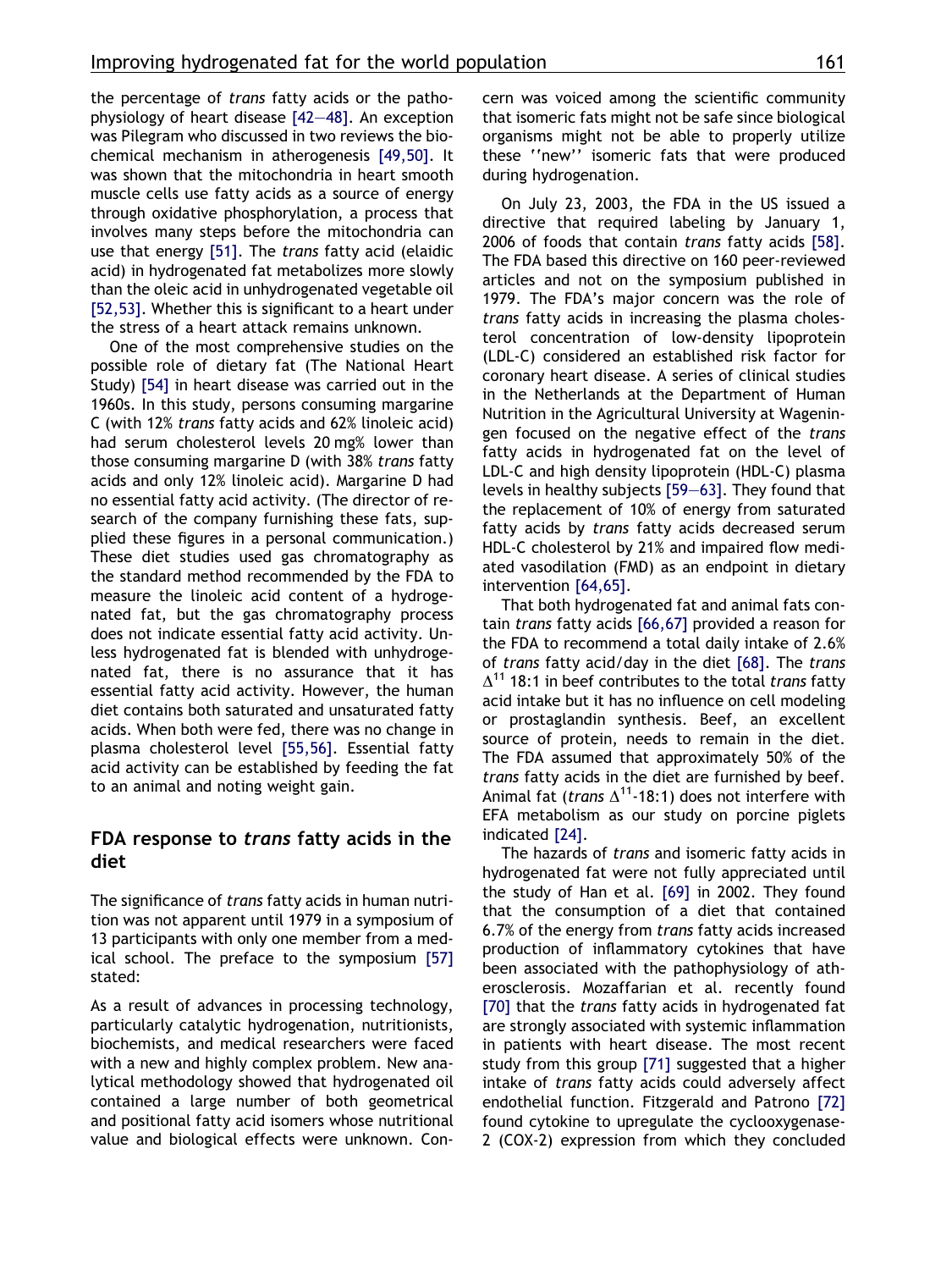<span id="page-5-0"></span>that COX-2 could affect the rate of prostacyclin  $(PGI<sub>2</sub>)$  synthesis. Vila [\[73\]](#page-7-0) in a review on cyclooygenase and atherosclerosis stated that cytokines over-expressed COX-2, and that prostacyclin synthase (PGIS) was inactivated by the peroxynitrite radical produced from the interaction between hydroxyl radicals and NO leading to a reduction of PGI<sub>2</sub> synthesis [\[74\]](#page-7-0). Linking the studies of Fitzgerald, Patrono and Vila reveals that trans fatty acids could have an effect on COX-2 and  $PGI<sub>2</sub>$  synthesis. Prostacyclin is part of a homeostatic defense mechanism that limits the consequences of platelet activation. Suppression of COX-2 dependent formation of prostaglandin by coxibs such as Vioxx may predispose patients to myocardial infarction or thrombotic stroke [\[75\].](#page-7-0) The direct effect of hydrogenated oils on COX-2 and prostacyclin synthesis requires further study.

For the FDA to allow the trans fatty acids in hydrogenated vegetable oils to remain in food products, on the assumption of limiting consumption to 2.6% trans fatty acids out of the total daily fat intake of which 50% may be from  $\Delta^{11}$  18:1 from animal protein sources in the diet, may not, however, prevent an increase in the production of inflammatory cytokines or the remodeling of vascular cell membranes by trans fatty acids. The only safe way to continue to use hydrogenated vegetable and fish oil as an essential food product is to eliminate trans fatty acids in hydrogenated fat from the food supply. Over 50 years ago, the director of research of an international company had indicated that his company could produce trans free hydrogenated fat for an additional two cents per lb in processing costs, but he could not do it unless other companies did the same. Obviously an FDA mandate is required for companies to stay competitive in the manufacturing field and remain financially solvent. On November 18, 2004, Health Canada announced a multi-stakeholder task force to find ways to reduce trans fat in Canadian food.

## Conclusion

The assumptions of the FDA to allow trans fatty acids to continue at an average of 2.6%/capita of total fat in the daily diet based on the fact that trans fatty acid also naturally exist in animal fat is very tenuous. The trans fatty acid in ruminant fat does not affect normal vascular cell modeling. The industry is technologically capable of producing a trans free hydrogenated fat to provide an essential source of calories for both the developed and developing countries.

#### Acknowledgments

My research has been supported by the Wallace Research Foundation, Cedar Rapids, Iowa, the Verna L. and John R. Hildebrand Foundation, Denver, Colorado, and the University of Illinois Foundation, Urbana, Illinois.

#### References

- [1] Bailey AE. Industrial oil and fat products. New York: Interscience Publisher Inc.; 1951.
- [2] Martin AJP, Synge RLM. A new form of chromatogram employing two liquid phases. Biochem J 1941;35:1358-68.
- [3] James AT, Martin AJP. Gas–liquid partition chromatography: the separation and micro-estimation of volatile fatty acids from formic acid to dodecanoic acid. Biochem J 1951;50:679–90.
- [4] Kummerow FA. Viewpoint on the report of the national cholesterol education program expert panel on detection, evaluation and treatment of high blood cholesterol in adults. J Am Coll Nutr 1993;12:2–13.
- [5] Dietary reference intakes: Guiding principles for nutrition labeling and fortification. Institute of Medicine of the National Academies. The National Academic Press, DC; 2003.
- [6] Ratnayake WMN, Chen ZY. In: Pyzybylski R, McDonald BE, editors. Development and processing of vegetable oils for human nutrition. Champaign (IL): AOCS; 1995. p. 20–35.
- [7] Stender S, Dyerberg J. 4th ed. The influence of trans fatty acids on health, vol. 34. The Danish Nutrition Council; 2003.
- [8] Singh RB, Niaz MA. Coronary heart disease in Indians, Pakistanis, and Bangladeshis: aetiology and possibilities for prevention. Brit Heart J 1993;69:572.
- [9] Singh RB, Mori H, Kokatnur M, Kummerow FA. Nutrition in Coronary Heart Disease, ICN Monograph, Moradabad, India, 1991.
- [10] Craig-Schmidt MC. Worldwide consumption of trans-fatty acids. In: Sebedio JL, Christie WW, editors. Trans fatty acids in human nutrition. Dundee, Scotland: The Oily Press; 1998.
- [11] Rogers JB, Ghafoorunissa, Korver O, Rocquelin G, Sundram R, Uauy R. Dietary fat in developing countries. Food Nutr Bull 1998;19:1–27.
- [12] Mortality Data, Center for Disease Control and Prevention, National Center for Health Statistic, Division of Data Services, Hyattsville, MD, 20782-2003, Washington, DC.
- [13] MacKay J, Mensah G. The atlas of heart disease and stroke. World Health Organization; 2005.
- [14] Zalewski, Kummerow. Rapeseed oil in a two-component margarin base stock. JAOCS 1968;45:87–92.
- [15] Oomen CM, Ocke MC, Feskens EJM, Von Erp-Baart MJ, Kok D, Kromhout D. Association between trans fatty acid intake and 10-year risk of coronary heart disease in the Zutphen Elderly Study: a prospective population-based study. The Lancet 2001;357:746–51.
- [16] American Heart Association. Diet and heart disease. New York: AHA; 1961.
- [17] Gerst EC. In: Proceedings of the symposium on the decline in coronary heart disease mortality. The role of cholesterol change. New York: Center for Continuing Education in the Health Sciences, College of Physicians and Surgeons, Columbia University; 1983.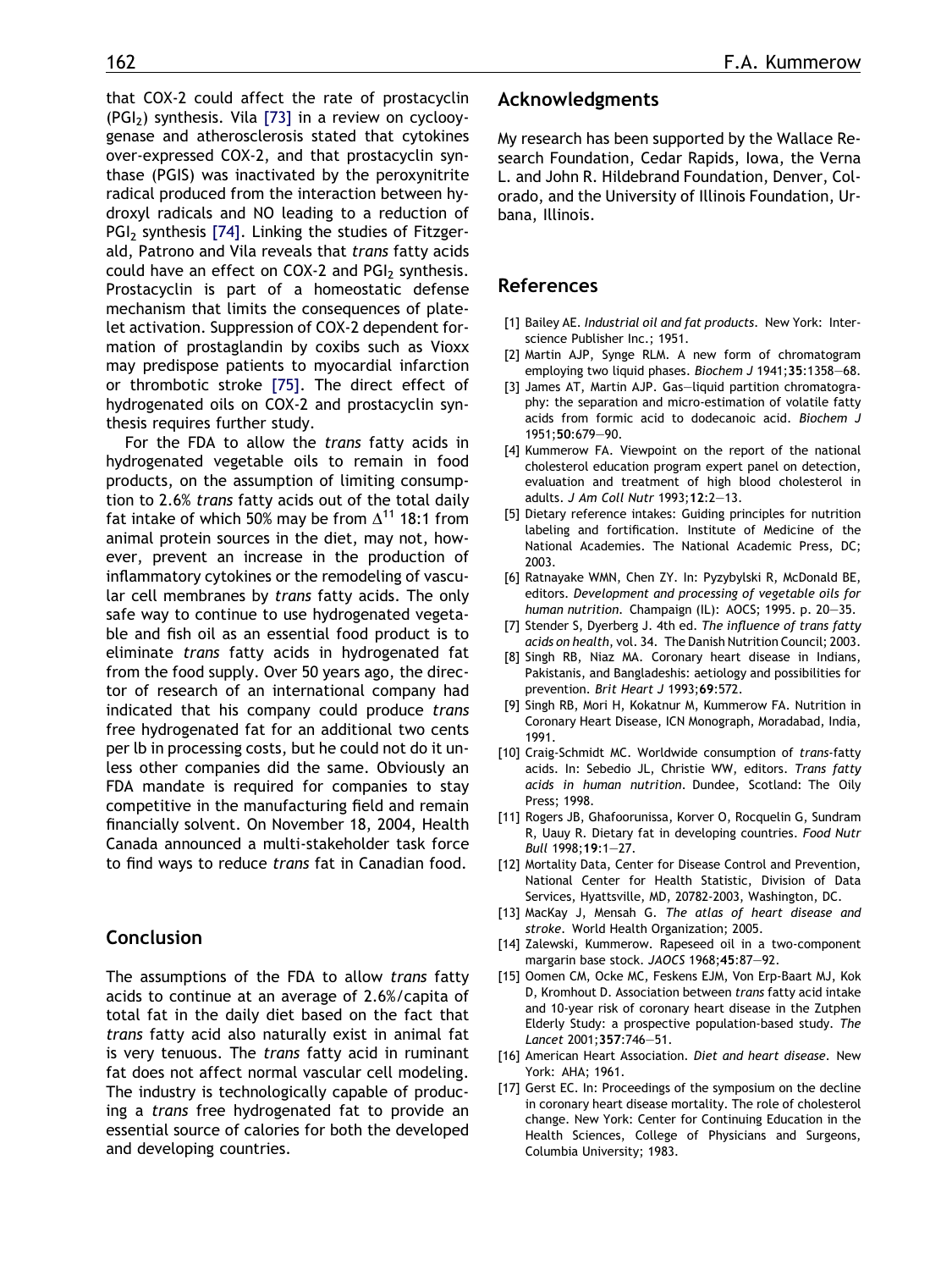- <span id="page-6-0"></span>[18] Mahfouz MM, Johnson S, Holman RT. The effect of isomeric trans 18.1 acids on the desaturation of palmitic, linoleic acid eicosa-8,11,14-trienoic acid by rat liver microsomes. Lipids 1980;15:100–7.
- [19] Mahfouz MM, Smith T, Kummerow FA. Effect of dietary fats on desaturase activities and the biosynthesis of fatty acids in rat liver microsomes. Lipids 1984;19:214–22.
- [20] Mahfouz MM, Kummerow FA. Hydrogenated fat high in trans monoenes with an adequate level of linoleic acid has no effect on prostaglandin synthesis in rats. J Nutr 1999;129:15–24.
- [21] Holman RT, Pusch F, Svingen B, Dutton H. Unusual isomeric polyunsaturated fatty acids in liver phospholipids of rats fed hydrogenated oil. Proc Natl Acad Sci USA:4830–4.
- [22] Vasan RS, Larson MG, Leip EP, et al.. Impact of highnormal blood pressure on the risk of cardiovascular disease. N Engl J Med 2001;345:1291–9.
- [23] Johnston PV, Johnson OC, Kummerow FA. Occurrence of trans fatty acids in human tissue. Science 1957;126:698–9.
- [24] Kummerow FA, Zhou Q, Mahfouz MM, Smiricky MR, Grieshop DJ, Schaeffer DJ. Trans fatty acids in hydrogenated fat inhibited the synthesis of the polyunsaturated fatty acids in the phospholipid of arterial cells. Life Sci 2004;74:2707–23.
- [25] Gibbons GH, Dzau VJ. The emerging concept of vascular remodeling. N Eng J Med 1994;330:1431–8.
- [26] Innis SM. Essential fatty acids in growth and development. Prog Lipid Res 1991;30:39–103.
- [27] Innis SM, King DJ, Peggy J, Werker J. Relation of  $n-6$ ,  $n-3$  and *trans* fatty acids to growth and visual acuity in exclusively breast fed infants. FASEB J 1998;12:A970.
- [28] Uauy R, Hoffman DR, Peirano P, Birch DG, Birch EE. Essential fatty acids in visual and brain development. Lipids 2001;36:885–95.
- [29] Aitchison JM, Dunkley WL, Canolty NL, Smith LM, Influence of diet on trans fatty acids in human milk. Am J Clin Nutr 1977;30:2006–15.
- [30] Craig-Schmidt MC, Weete JD, Faircloth SA, Wickwire MA, Livant EJ. The effect of hydrogenated fat in the diet of nursing mothers on lipid composition and prostaglandin content of human milk. Am J Clin Nutr 1984;39:778–86.
- [31] Chappell JE, Clandinin MT, Kearney-Volpe C. Trans fatty acids in human milk lipids: influence of maternal diet and weight loss. Am J Clin Nutr 1985;42:49–56.
- [32] Chen ZY, Pelletier G, Hollywood R, Ratnayake WMN. Trans fatty acid isomers in Canadian human milk. Lipids 1995;30:15–21.
- [33] Innis SM, King DJ. Trans fatty acids in human milk are inversely associated with concentrations of essential all-cis  $n-6$  and  $n-3$  fatty acids and determine  $trans,$  but not  $n-6$  and  $n-3,$  fatty acids in plasma lipids of breast fed infants. Am J Clin Nutr 1999;70:383–90.
- [34] Dotson KD, Jerrell JP, Picciano MF, Perkins EG. Highperformance liquid chromatography of human milk triacylglycerols and gas chromatography of component fatty acids. Lipids 1992;27:933–9.
- [35] Stary HC, Chandler AB, Dinsmore RE, Fuster V, Glagov W, Insull Jr W, et al.. A definition of advanced stages of atherosclerotic lesions and a histological classification of atherosclerosis: A report from the Committee on Vascular Lesions of the Council of Arteriosclerosis, American Heart Association. Arterioscler Thromb 1995;15:1512–31.
- [36] Stary HC. Natural history of calcium deposits in atherosclerosis progression and regression. Z Kardiol 2000;89(suppl 2): 28–35.
- [37] Scott RF, Florentin RA, Daoud AS, Morrison ES, Jones RM, Hutt MS. Coronary arteries of children and young adults. A

comparison of lipids and anatomic features in New Yorkers and east Africans. Exp Mol Pathol 1966;5:12–42.

- [38] Kummerow FA, Zhou Q, Mahfouz MM. Effect of trans fatty acids on calcium influx into human arterial endothelial cells. Am J Clin Nutr 1999;70:832–8.
- [39] Lemaitre RN, King IB, Raghunathan TE, Pearce RM, Weinmann S, Knopp RH, et al.. Cell membrane trans-fatty acids and the risk of primary cardiac arrest. Circulation 2002;105:697–701.
- [40] Albert CM, Campos H, Stampfer MJ, Ridker PM, Manson JE, Willett WC, et al.. Blood levels of long chain n-fatty acids and the risks of sudden death. N Engl J Med 2002;346:1113–8.
- [41] Nestel P, Shige H, Pomeroy S, Cehun M, Abbey M, Raederstorff D. The n-3 fatty aicds eicosapentaenoic and docosahexaenoic acid increase systemic arterial compliance in humans. Am J Clin Nutr 2002;76:326–30.
- [42] Ahrens Jr EH, Insull Jr W, Blomstrand R, Hirsch J, Tsaltas ML, Peterson ML. The influence of dietary fats on serumlipid levels in man. Lancet 1957;272:943–53.
- [43] Ahrens EH et al.. Dietary fats and human serum lipid levels. In: Page IH, editor. Chemistry of lipids as related to atherosclerosis. Springfield (IL): CC Thomas Publishing Co; 1958. p. 224–52.
- [44] Keyes A, Anderson JT, Grande F. ''Essential'' fatty acids, degree of unsaturation, and effect of corn (maize) oil on the serum-cholesterol in man. Lancet 1957;272:66–8.
- [45] Keyes A, Anderson JT, Grande F. Serum cholesterol in man: diet fat and intrinsic responsiveness. Circulation 1959;19:201–14.
- [46] Keyes A, Anderson JT, Grande F. Diet-type (fats constant) and blood lipids in man. J Nutr 1960;70:257–66.
- [47] Grande F, Anderson JT, Keyes A. The influence of chain length of the saturated fatty acids on their effect on serum cholesterol concentration in man. J Nutr 1961;74:420–8.
- [48] Bronte-Steward B, Antonis A, Eales L, Brock JF. Effects of feeding different fats on serum-cholesterol level. Lancet 1956;270:521–6.
- [49] Pilgeram L. Atherogenesis and fibrinogen: Historical perspective and current status. Naturwissenschaften 1993;80:547–55.
- [50] Pilgeram L. Atherogenesis: Historical perspective, biochemical mechanism, and current status. Cardiovasc Eng 2003;2:111–28.
- [51] Crofts AR. The cytochrome  $BC_1$  complex: function in the context of structure. Annu Rev Physiol 2004;66:689–733.
- [52] Lawson LD, Kummerow FA. Beta-oxidation of the coenzyme A esters of elaidic, oleic, and stearic acids and their fullcycle intermediates by rat heart mitochondria. Biochem Biophys Acta 1979;573:245–54.
- [53] Lawson LD, Kummerow FA. Beta-oxidation of the coenzyme A esters of vaccenic, elaidic, and petroselaidic acids by rat heart mitochondria. Lipids 1979;14:501-3.
- [54] Anonymous. The national diet-heart study final report. Circulation 1968;37:11–428.
- [55] Kokatnur MG, Kummerow FA. The relationship of corn oil and animal fats to serum cholesterol values at various dietary protein levels. AOCS 1959;36:248–50.
- [56] Kokatnur, Rand MNT, Kummerow FA, Scott HM. Effects of dietary protein and fat on changes of serum cholesterol in mature birds. J Nutr 1958;64:177.
- [57] Emken EA, Dutton HJ. Geometrical and positional fatty acid isomers. Champaign IL: The AOCS; 1979.
- [58] Food labeling: Trans fatty acids in nutrition labeling, nutrient content claims and health claims. Department of Health and Human Services Federal Register Rules and Regulations. 2003; 68:41434–510.